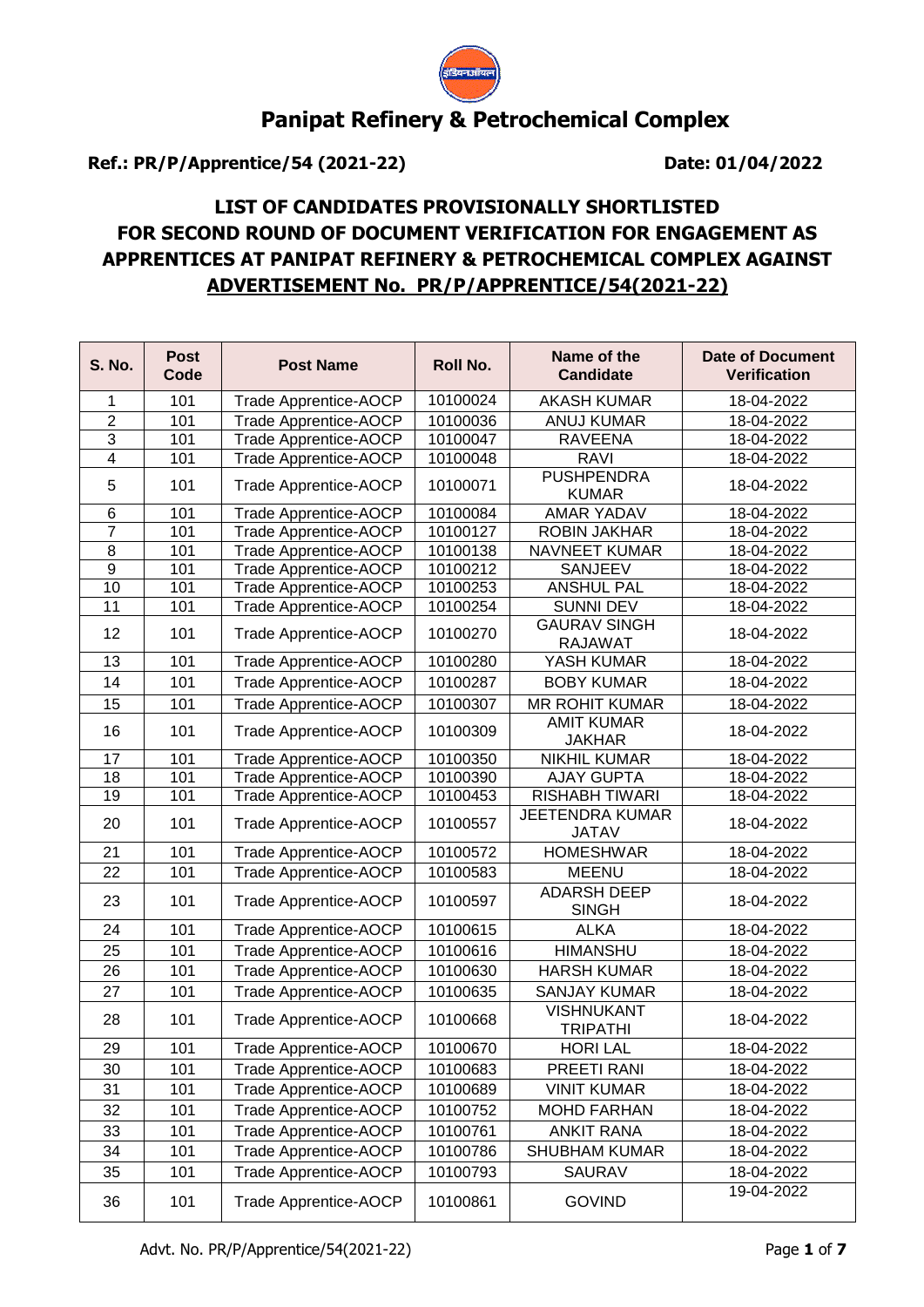| <b>S. No.</b> | <b>Post</b><br>Code | <b>Post Name</b>             | <b>Roll No.</b> | Name of the<br><b>Candidate</b>   | Date of Document<br><b>Verification</b> |
|---------------|---------------------|------------------------------|-----------------|-----------------------------------|-----------------------------------------|
| 37            | 101                 | Trade Apprentice-AOCP        | 10100952        | <b>LOVEKUSH</b><br><b>DESHWAL</b> | 19-04-2022                              |
| 38            | 101                 | Trade Apprentice-AOCP        | 10101016        | <b>ANKIT SAROHA</b>               | 19-04-2022                              |
| 39            | 101                 | <b>Trade Apprentice-AOCP</b> | 10101025        | <b>DHARMBIR</b>                   | 19-04-2022                              |
| 40            | 101                 | Trade Apprentice-AOCP        | 10101036        | <b>SHUBHAM SINGH</b>              | 19-04-2022                              |
| 41            | 101                 | <b>Trade Apprentice-AOCP</b> | 10101046        | <b>RAHUL KUMAR</b>                | 19-04-2022                              |
| 42            | 101                 | <b>Trade Apprentice-AOCP</b> | 10101086        | <b>NAYAN RISHI</b>                | 19-04-2022                              |
| 43            | 101                 | <b>Trade Apprentice-AOCP</b> | 10101117        | <b>ANSHUL</b>                     | 19-04-2022                              |
| 44            | 101                 | <b>Trade Apprentice-AOCP</b> | 10101127        | <b>KAPIL KUMAR</b>                | 19-04-2022                              |
| 45            | 101                 | Trade Apprentice-AOCP        | 10101138        | <b>MANISH SHARMA</b>              | 19-04-2022                              |
| 46            | 101                 | Trade Apprentice-AOCP        | 10101244        | <b>SANJAY KUMAR</b>               | 19-04-2022                              |
| 47            | 101                 | Trade Apprentice-AOCP        | 10101253        | <b>PAWNESH</b>                    | 19-04-2022                              |
| 48            | 101                 | <b>Trade Apprentice-AOCP</b> | 10101255        | <b>ANIL KUMAR</b>                 | 19-04-2022                              |
| 49            | 101                 | <b>Trade Apprentice-AOCP</b> | 10101278        | <b>TUSHAR SIROHI</b>              | 19-04-2022                              |
| 50            | 101                 | Trade Apprentice-AOCP        | 10101299        | <b>RAHUL UTTAM</b>                | 19-04-2022                              |
| 51            | 101                 | <b>Trade Apprentice-AOCP</b> | 10101305        | <b>MOHIT KUMAR</b>                | 19-04-2022                              |
| 52            | 101                 | Trade Apprentice-AOCP        | 10101327        | <b>RAVI KANT</b>                  | 19-04-2022                              |
| 53            | 101                 | Trade Apprentice-AOCP        | 10101351        | <b>AMIT KUMAR</b>                 | 19-04-2022                              |
| 54            | 101                 | Trade Apprentice-AOCP        | 10101419        | TUSHAR KUMAR<br><b>KAILASHI</b>   | 19-04-2022                              |
| 55            | 101                 | Trade Apprentice-AOCP        | 10101485        | <b>SOURAV PAL</b>                 | 19-04-2022                              |
| 56            | 101                 | Trade Apprentice-AOCP        | 10101495        | <b>VINOD</b>                      | 19-04-2022                              |
| 57            | 101                 | Trade Apprentice-AOCP        | 10101505        | <b>ANKUR SHARMA</b>               | 19-04-2022                              |
| 58            | 101                 | <b>Trade Apprentice-AOCP</b> | 10101517        | <b>DIKSHANT RANA</b>              | 19-04-2022                              |

| <b>S. No.</b>   | <b>Post</b><br>Code | <b>Post Name</b>                | <b>Roll No.</b> | Name of the<br><b>Candidate</b>        | <b>Date of Document</b><br><b>Verification</b> |
|-----------------|---------------------|---------------------------------|-----------------|----------------------------------------|------------------------------------------------|
| 1               | 102                 | Trade Apprentice- Fitter        | 10200004        | <b>BARU SINGH</b>                      | 19-04-2022                                     |
| $\overline{2}$  | 102                 | Trade Apprentice- Fitter        | 10200057        | <b>SONU KUMAR</b>                      | 19-04-2022                                     |
| 3               | 102                 | Trade Apprentice- Fitter        | 10200083        | <b>NAND KISHOR</b><br><b>KUMAR</b>     | 19-04-2022                                     |
| 4               | 102                 | Trade Apprentice- Fitter        | 10200090        | <b>AMIT KUMAR</b><br><b>SINGH</b>      | 19-04-2022                                     |
| 5               | 102                 | Trade Apprentice- Fitter        | 10200122        | <b>HIMANSHU KUMAR</b>                  | 19-04-2022                                     |
| $6\phantom{1}6$ | 102                 | Trade Apprentice- Fitter        | 10200141        | <b>YOGESH</b>                          | 19-04-2022                                     |
| 7               | 102                 | <b>Trade Apprentice- Fitter</b> | 10200148        | <b>ANAND KUMAR</b>                     | 19-04-2022                                     |
| 8               | 102                 | Trade Apprentice- Fitter        | 10200168        | <b>BINTU GROVER</b>                    | 19-04-2022                                     |
| 9               | 102                 | <b>Trade Apprentice- Fitter</b> | 10200196        | <b>GURJANT</b>                         | 19-04-2022                                     |
| 10              | 102                 | Trade Apprentice- Fitter        | 10200266        | <b>SUNNY</b>                           | 19-04-2022                                     |
| 11              | 102                 | <b>Trade Apprentice- Fitter</b> | 10200310        | <b>KUNAL</b>                           | 19-04-2022                                     |
| 12              | 102                 | Trade Apprentice- Fitter        | 10200375        | <b>GYAN BHUSHAN</b><br><b>KUMAR</b>    | 19-04-2022                                     |
| 13              | 102                 | Trade Apprentice- Fitter        | 10200382        | <b>JASWINDER SINGH</b>                 | 20-04-2022                                     |
| 14              | 102                 | <b>Trade Apprentice- Fitter</b> | 10200396        | PANKAJ KUMAR                           | 20-04-2022                                     |
| 15              | 102                 | <b>Trade Apprentice- Fitter</b> | 10200398        | <b>FIRASAT ALI</b>                     | 20-04-2022                                     |
| 16              | 102                 | Trade Apprentice- Fitter        | 10200402        | <b>SACHIN KUMAR</b><br><b>PRAJAPAT</b> | 20-04-2022                                     |
| 17              | 102                 | Trade Apprentice- Fitter        | 10200420        | <b>VIKASH</b>                          | 20-04-2022                                     |
| 18              | 102                 | Trade Apprentice- Fitter        | 10200454        | <b>AJAY</b>                            | 20-04-2022                                     |
| 19              | 102                 | Trade Apprentice- Fitter        | 10200500        | <b>MOHIT</b>                           | 20-04-2022                                     |
| 20              | 102                 | <b>Trade Apprentice- Fitter</b> | 10200551        | <b>NIRANJAN KUMAR</b>                  | 20-04-2022                                     |
| 21              | 102                 | Trade Apprentice- Fitter        | 10200564        | PAVAN VAIRAGI                          | 20-04-2022                                     |
| 22              | 102                 | <b>Trade Apprentice- Fitter</b> | 10200585        | <b>AMIT KUMAR</b>                      | 20-04-2022                                     |
| 23              | 102                 | <b>Trade Apprentice- Fitter</b> | 10200605        | RAHUL SHARMA                           | 20-04-2022                                     |
| 24              | 102                 | <b>Trade Apprentice- Fitter</b> | 10200625        | <b>AMARJEET KUMAR</b>                  | 20-04-2022                                     |

Advt. No. PR/P/Apprentice/54(2021-22) Page **2** of **7**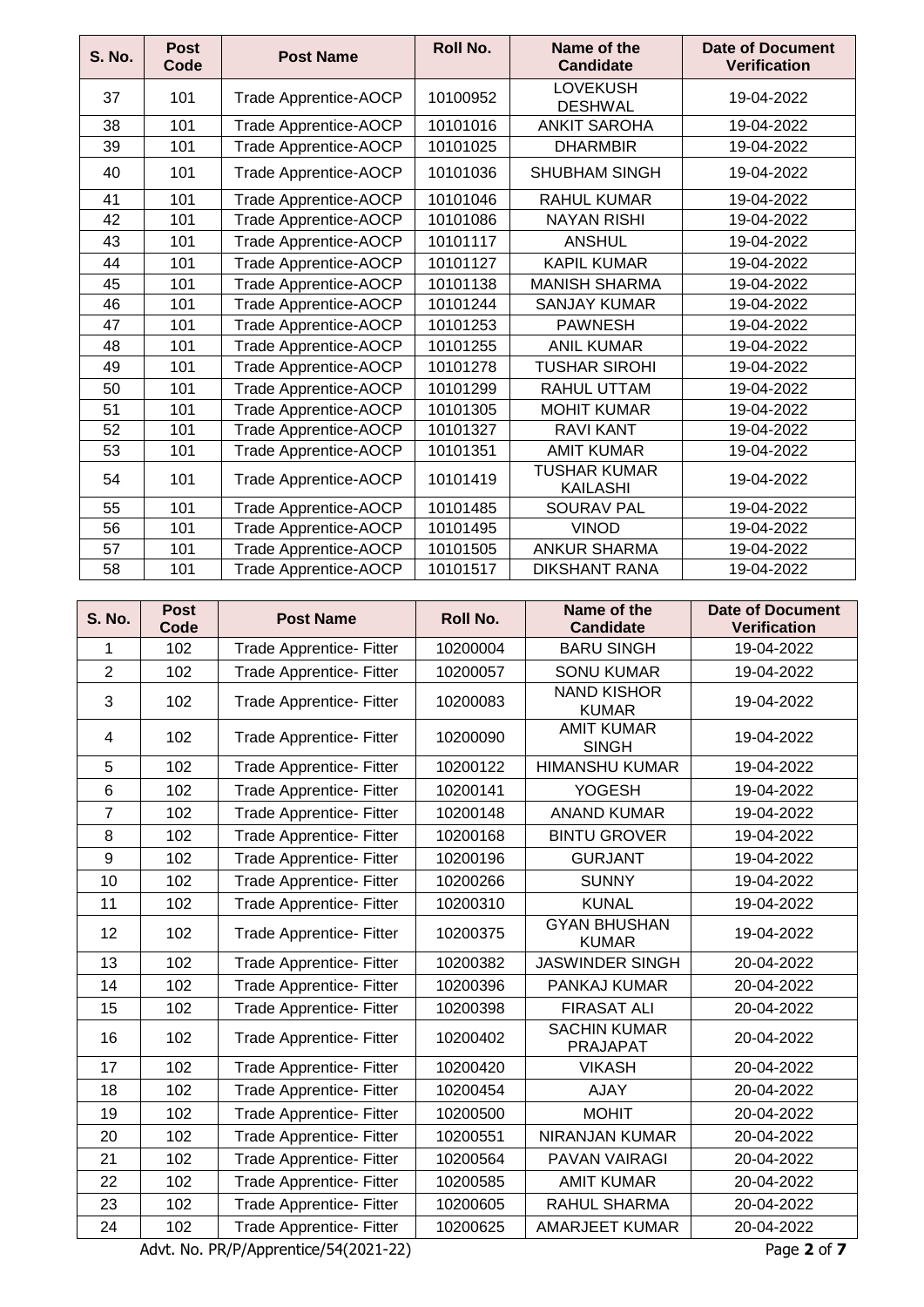| <b>S. No.</b> | <b>Post</b><br>Code | <b>Post Name</b>                | Roll No. | Name of the<br><b>Candidate</b>    | Date of Document<br><b>Verification</b> |
|---------------|---------------------|---------------------------------|----------|------------------------------------|-----------------------------------------|
| 25            | 102                 | <b>Trade Apprentice- Fitter</b> | 10200669 | ASHEESH KUMAR                      | 20-04-2022                              |
| 26            | 102                 | Trade Apprentice- Fitter        | 10200670 | <b>SAGAR</b>                       | 20-04-2022                              |
| 27            | 102                 | Trade Apprentice- Fitter        | 10200745 | <b>RAMAKANT KUMAR</b>              | 20-04-2022                              |
| 28            | 102                 | <b>Trade Apprentice- Fitter</b> | 10200885 | <b>VIKAS</b><br><b>CHANDERWAL</b>  | 20-04-2022                              |
| 29            | 102                 | <b>Trade Apprentice- Fitter</b> | 10200900 | <b>AYUSH KUMAR</b><br><b>SINGH</b> | 20-04-2022                              |
| 30            | 102                 | <b>Trade Apprentice- Fitter</b> | 10200977 | ANOOP KUMAR<br><b>VISHWAKARMA</b>  | 20-04-2022                              |
| 31            | 102                 | <b>Trade Apprentice- Fitter</b> | 10201084 | <b>MD ALAM AHMAD</b>               | 20-04-2022                              |
| 32            | 102                 | <b>Trade Apprentice- Fitter</b> | 10201092 | <b>KRISHNA KUMAR</b>               | 20-04-2022                              |
| 33            | 102                 | Trade Apprentice- Fitter        | 10201156 | <b>ASHUTOSH YADAV</b>              | 20-04-2022                              |
| 34            | 102                 | Trade Apprentice- Fitter        | 10201168 | <b>ANIKET SAINI</b>                | 20-04-2022                              |
| 35            | 102                 | <b>Trade Apprentice- Fitter</b> | 10201218 | <b>SHAHROJ ALLAM</b>               | 20-04-2022                              |

| <b>S. No.</b> | <b>Post</b><br>Code | <b>Post Name</b>                          | Roll No. | Name of the<br><b>Candidate</b>      | Date of Document<br><b>Verification</b> |
|---------------|---------------------|-------------------------------------------|----------|--------------------------------------|-----------------------------------------|
| 1             | 104                 | <b>Technician Apprentice-</b><br>Chemical | 10400013 | <b>JAVED ANSARI</b>                  | 20-04-2022                              |
| 2             | 104                 | <b>Technician Apprentice-</b><br>Chemical | 10400037 | <b>OMKAR NATH</b><br><b>GUPTA</b>    | 20-04-2022                              |
| 3             | 104                 | Technician Apprentice-<br>Chemical        | 10400043 | <b>MOHD DANISH</b>                   | 20-04-2022                              |
| 4             | 104                 | <b>Technician Apprentice-</b><br>Chemical | 10400137 | <b>AVNISH KUMAR</b>                  | 20-04-2022                              |
| 5             | 104                 | Technician Apprentice-<br>Chemical        | 10400187 | <b>SUMIT BADOLA</b>                  | 20-04-2022                              |
| 6             | 104                 | <b>Technician Apprentice-</b><br>Chemical | 10400457 | <b>GOVIND</b>                        | 20-04-2022                              |
| 7             | 104                 | Technician Apprentice-<br>Chemical        | 10400507 | <b>MUKUL KUMAR</b><br><b>SINGH</b>   | 20-04-2022                              |
| 8             | 104                 | <b>Technician Apprentice-</b><br>Chemical | 10400631 | <b>GAJENDRA SINGH</b>                | 20-04-2022                              |
| 9             | 104                 | <b>Technician Apprentice-</b><br>Chemical | 10400691 | <b>RAVINDRA SINGH</b><br><b>BORA</b> | 20-04-2022                              |
| 10            | 104                 | <b>Technician Apprentice-</b><br>Chemical | 10400742 | <b>VISHAL</b>                        | 20-04-2022                              |
| 11            | 104                 | <b>Technician Apprentice-</b><br>Chemical | 10400793 | <b>ROHIT KUMAR</b>                   | 20-04-2022                              |
| 12            | 104                 | <b>Technician Apprentice-</b><br>Chemical | 10400801 | <b>FARAZ AHMAD</b>                   | 20-04-2022                              |
| 13            | 104                 | <b>Technician Apprentice-</b><br>Chemical | 10400851 | <b>ABHISHEK KUMAR</b>                | 20-04-2022                              |

| <b>S. No.</b> | <b>Post</b><br>Code | <b>Post Name</b>                            | <b>Roll No.</b> | Name of the<br>Candidate | Date of Document<br><b>Verification</b> |
|---------------|---------------------|---------------------------------------------|-----------------|--------------------------|-----------------------------------------|
|               | 105                 | <b>Technician Apprentice-</b><br>Mechanical | 10500030        | <b>VISHAL PANCHAL</b>    | 21-04-2022                              |
| 2             | 105                 | <b>Technician Apprentice-</b><br>Mechanical | 10500094        | <b>RAKESH</b>            | 21-04-2022                              |
| 3             | 105                 | <b>Technician Apprentice-</b><br>Mechanical | 10500098        | <b>RAKSHA</b>            | 21-04-2022                              |
| 4             | 105                 | <b>Technician Apprentice-</b><br>Mechanical | 10500153        | SAIF ALI KHAN            | 21-04-2022                              |
| 5             | 105                 | <b>Technician Apprentice-</b><br>Mechanical | 10500155        | <b>NIKETA</b>            | 21-04-2022                              |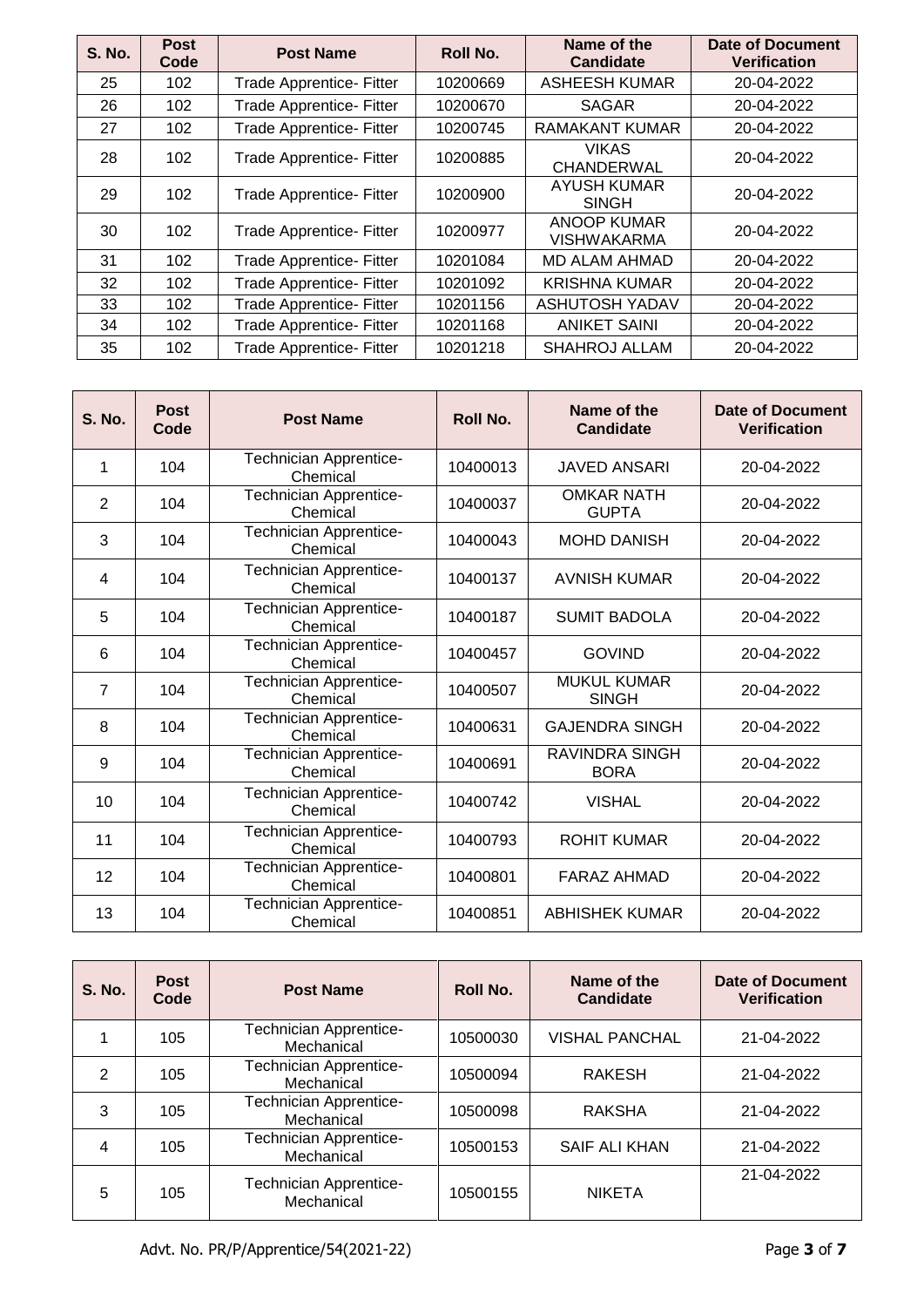| <b>S. No.</b> | <b>Post</b><br>Code | <b>Post Name</b>                            | <b>Roll No.</b> | Name of the<br><b>Candidate</b> | <b>Date of Document</b><br><b>Verification</b> |
|---------------|---------------------|---------------------------------------------|-----------------|---------------------------------|------------------------------------------------|
| 6             | 105                 | <b>Technician Apprentice-</b><br>Mechanical | 10500157        | RAJU                            | 21-04-2022                                     |
|               | 105                 | <b>Technician Apprentice-</b><br>Mechanical | 10500160        | <b>VIJAY YADAV</b>              | 21-04-2022                                     |
| 8             | 105                 | <b>Technician Apprentice-</b><br>Mechanical | 10500165        | <b>MITHUN YADAV</b>             | 21-04-2022                                     |
| 9             | 105                 | <b>Technician Apprentice-</b><br>Mechanical | 10500192        | <b>ROHIT</b>                    | 21-04-2022                                     |
| 10            | 105                 | <b>Technician Apprentice-</b><br>Mechanical | 10500295        | <b>KULDEEP KUMAR</b>            | 21-04-2022                                     |

| <b>S. No.</b>  | <b>Post</b><br>Code | <b>Post Name</b>                            | <b>Roll No.</b> | Name of the<br><b>Candidate</b>         | <b>Date of Document</b><br><b>Verification</b> |
|----------------|---------------------|---------------------------------------------|-----------------|-----------------------------------------|------------------------------------------------|
| 1              | 106                 | <b>Technician Apprentice-</b><br>Electrical | 10600023        | <b>VISHAL KUMAR</b>                     | 22-04-2022                                     |
| $\overline{2}$ | 106                 | <b>Technician Apprentice-</b><br>Electrical | 10600037        | <b>ANKUR KUSHWAHA</b>                   | 22-04-2022                                     |
| 3              | 106                 | Technician Apprentice-<br>Electrical        | 10600043        | AHMED RZA                               | 22-04-2022                                     |
| 4              | 106                 | <b>Technician Apprentice-</b><br>Electrical | 10600057        | <b>VISHAL KUMAR</b>                     | 22-04-2022                                     |
| 5              | 106                 | Technician Apprentice-<br>Electrical        | 10600063        | NANCY TOMAR                             | 22-04-2022                                     |
| 6              | 106                 | Technician Apprentice-<br>Electrical        | 10600071        | <b>RAHUL SINGH</b>                      | 22-04-2022                                     |
| $\overline{7}$ | 106                 | Technician Apprentice-<br>Electrical        | 10600200        | <b>ABHISHEK KUMAR</b>                   | 22-04-2022                                     |
| 8              | 106                 | Technician Apprentice-<br>Electrical        | 10600281        | <b>CHANDAN KUMAR</b>                    | 22-04-2022                                     |
| 9              | 106                 | Technician Apprentice-<br>Electrical        | 10600383        | <b>VIVEK KUMAR</b>                      | 22-04-2022                                     |
| 10             | 106                 | Technician Apprentice-<br>Electrical        | 10600410        | PRINCE TIWARI                           | 22-04-2022                                     |
| 11             | 106                 | <b>Technician Apprentice-</b><br>Electrical | 10600427        | <b>ANSHU KUMAR</b>                      | 22-04-2022                                     |
| 12             | 106                 | <b>Technician Apprentice-</b><br>Electrical | 10600488        | <b>RAJAT KUMAR</b>                      | 22-04-2022                                     |
| 13             | 106                 | <b>Technician Apprentice-</b><br>Electrical | 10600491        | <b>SHASHANK</b><br><b>PACHAURI</b>      | 22-04-2022                                     |
| 14             | 106                 | Technician Apprentice-<br>Electrical        | 10600558        | <b>KULDEEP KUMAR</b>                    | 22-04-2022                                     |
| 15             | 106                 | <b>Technician Apprentice-</b><br>Electrical | 10600595        | <b>AYUSH SINGH</b>                      | 22-04-2022                                     |
| 16             | 106                 | Technician Apprentice-<br>Electrical        | 10600638        | <b>ANAMIKA PAL</b>                      | 22-04-2022                                     |
| 17             | 106                 | Technician Apprentice-<br>Electrical        | 10600788        | SHIVANSH MAURYA                         | 22-04-2022                                     |
| 18             | 106                 | <b>Technician Apprentice-</b><br>Electrical | 10601074        | YASH SHARMA                             | 22-04-2022                                     |
| 19             | 106                 | <b>Technician Apprentice-</b><br>Electrical | 10601087        | <b>SHASHIKANT</b><br><b>KUSHWAHA</b>    | 22-04-2022                                     |
| 20             | 106                 | <b>Technician Apprentice-</b><br>Electrical | 10601100        | <b>SHIVANSH</b><br><b>SHIVHARE</b>      | 22-04-2022                                     |
| 21             | 106                 | <b>Technician Apprentice-</b><br>Electrical | 10601187        | <b>MUKESH</b><br>VISHAWAKARMA           | 22-04-2022                                     |
| 22             | 106                 | <b>Technician Apprentice-</b><br>Electrical | 10601224        | <b>KUMAR SANJAY</b><br><b>SUDHANSHU</b> | 22-04-2022                                     |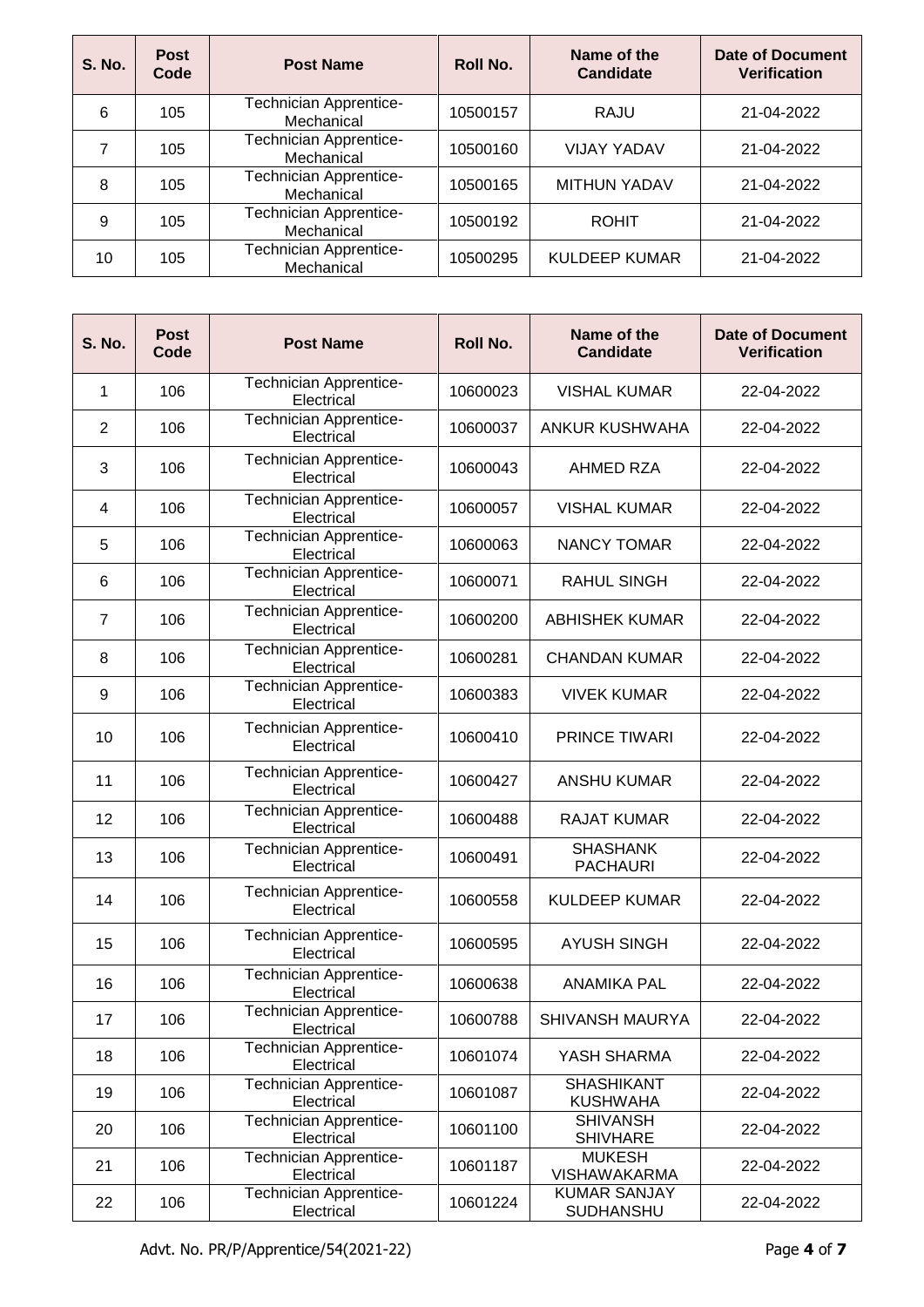| <b>S. No.</b> | <b>Post</b><br>Code | <b>Post Name</b>                            | <b>Roll No.</b> | Name of the<br><b>Candidate</b>         | Date of Document<br><b>Verification</b> |
|---------------|---------------------|---------------------------------------------|-----------------|-----------------------------------------|-----------------------------------------|
| 23            | 106                 | <b>Technician Apprentice-</b><br>Electrical | 10601240        | <b>SATISH KUMAR</b><br><b>CHAUDHARI</b> | 22-04-2022                              |
| 24            | 106                 | <b>Technician Apprentice-</b><br>Electrical | 10601322        | <b>VINIT KUMAR</b>                      | 22-04-2022                              |
| 25            | 106                 | Technician Apprentice-<br>Electrical        | 10601480        | SANDIP KUMAR                            | 22-04-2022                              |
| 26            | 106                 | <b>Technician Apprentice-</b><br>Electrical | 10601503        | <b>SHUBHAM</b><br><b>BAUNTHIYAL</b>     | 22-04-2022                              |
| 27            | 106                 | <b>Technician Apprentice-</b><br>Electrical | 10601581        | SATYA PRAKASH<br><b>SINGH</b>           | 22-04-2022                              |
| 28            | 106                 | <b>Technician Apprentice-</b><br>Electrical | 10601586        | <b>AMAN GUPTA</b>                       | 22-04-2022                              |
| 29            | 106                 | <b>Technician Apprentice-</b><br>Electrical | 10601640        | <b>PRAVEEN SINGH</b>                    | 22-04-2022                              |

| S.<br>No. | <b>Post</b><br>Code                                            | <b>Post Name</b> | Roll No. | Name of the<br>Candidate | Date of Document<br>Verification |  |  |  |  |
|-----------|----------------------------------------------------------------|------------------|----------|--------------------------|----------------------------------|--|--|--|--|
|           | NIL FOR TECHNICIAN APPRENTICE- INSTRUMENTATION (POST CODE 107) |                  |          |                          |                                  |  |  |  |  |

| <b>S. No.</b> | <b>Post</b><br>Code | <b>Post Name</b>                                  | Roll No. | Name of the<br><b>Candidate</b>       | Date of Document<br><b>Verification</b> |
|---------------|---------------------|---------------------------------------------------|----------|---------------------------------------|-----------------------------------------|
|               | 108                 | <b>Trade Apprentice- Secretarial</b><br>Assistant | 10800206 | <b>SWAPNIL TYAGI</b>                  | 21-04-2022                              |
| $\mathcal{P}$ | 108                 | Trade Apprentice- Secretarial<br>Assistant        | 10800214 | <b>VIKAS</b>                          | 21-04-2022                              |
| 3             | 108                 | <b>Trade Apprentice- Secretarial</b><br>Assistant | 10800265 | <b>NANCY RANA</b>                     | 21-04-2022                              |
| 4             | 108                 | Trade Apprentice- Secretarial<br>Assistant        | 10800297 | <b>VIVEK BUMRA</b>                    | 21-04-2022                              |
| 5             | 108                 | Trade Apprentice- Secretarial<br>Assistant        | 10800346 | <b>TARUN</b>                          | 21-04-2022                              |
| 6             | 108                 | Trade Apprentice- Secretarial<br>Assistant        | 10800422 | <b>ANSHITA</b><br><b>BHAGCHANDANI</b> | 21-04-2022                              |

| <b>S. No.</b> | <b>Post</b><br>Code | <b>Post Name</b>                    | Roll No. | Name of the<br><b>Candidate</b> | <b>Date of Document</b><br><b>Verification</b> |
|---------------|---------------------|-------------------------------------|----------|---------------------------------|------------------------------------------------|
|               | 109                 | <b>Trade Apprentice- Accountant</b> | 10900217 | AADITYA SIWACH                  | 21-04-2022                                     |
| 2             | 109                 | Trade Apprentice- Accountant        | 10900259 | <b>SAKSHI</b>                   | 21-04-2022                                     |

| <b>S. No.</b> | <b>Post</b><br>Code | <b>Post Name</b>                                               | Roll No. | Name of the<br><b>Candidate</b> | Date of Document<br><b>Verification</b> |
|---------------|---------------------|----------------------------------------------------------------|----------|---------------------------------|-----------------------------------------|
|               | 110                 | Trade- Apprentice- Data Entry<br>Operator (Fresher Apprentice) | 11000033 | <b>PAWAN</b>                    | 21-04-2022                              |
| 2             | 110                 | Trade- Apprentice- Data Entry<br>Operator (Fresher Apprentice) | 11000696 | SAGAR GOLA                      | 21-04-2022                              |
| 3             | 110                 | Trade- Apprentice- Data Entry<br>Operator (Fresher Apprentice) | 11002056 | <b>MOHAMMAD NASIR</b>           | 21-04-2022                              |
| 4             | 110                 | Trade- Apprentice- Data Entry<br>Operator (Fresher Apprentice) | 11002100 | <b>SUNNY SINGH</b>              | 21-04-2022                              |
| 5             | 110                 | Trade- Apprentice- Data Entry<br>Operator (Fresher Apprentice) | 11003402 | PRADEEP BABU                    | 21-04-2022                              |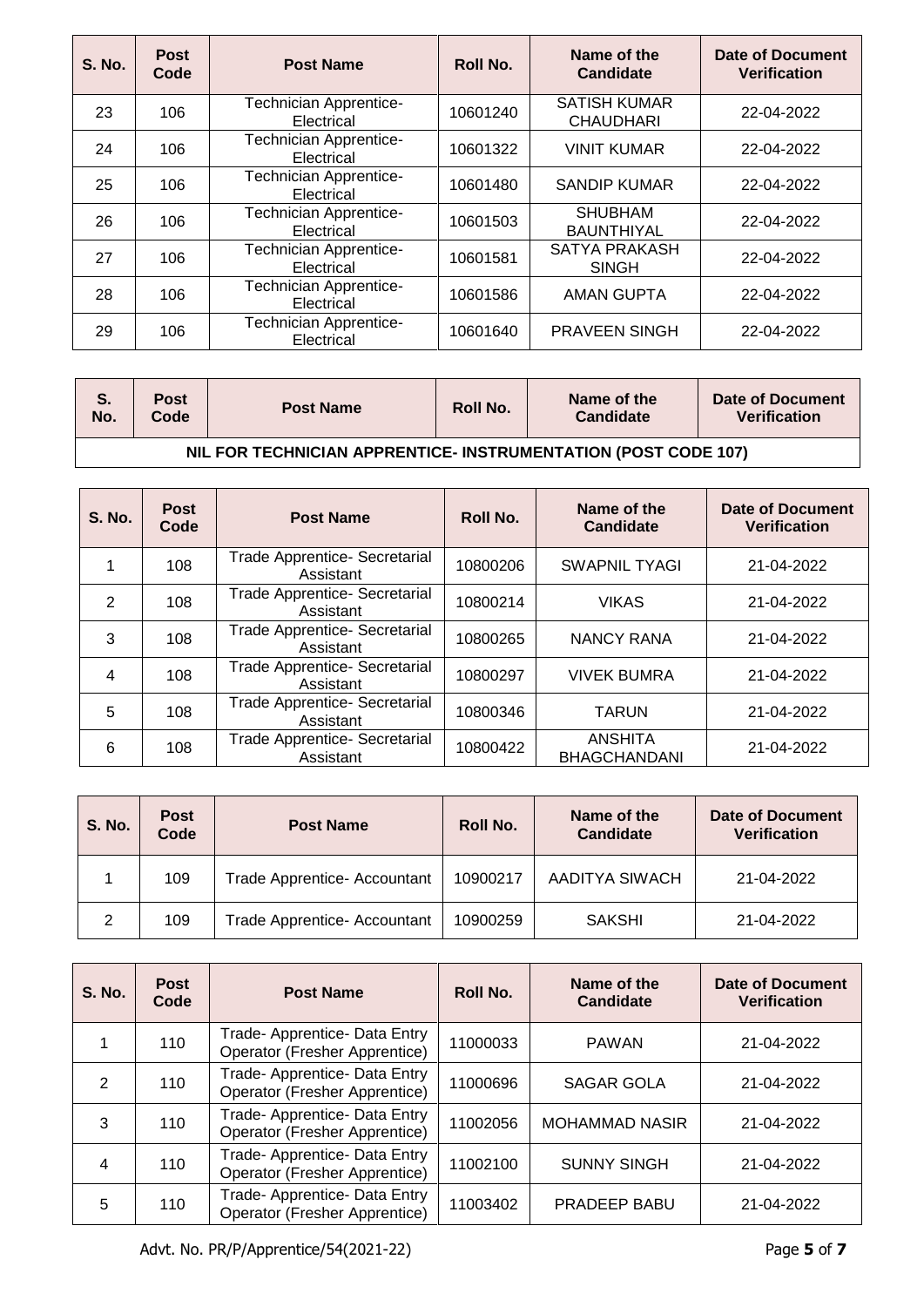| <b>S. No.</b> | <b>Post</b><br>Code | <b>Post Name</b>                                                      | <b>Roll No.</b> | Name of the<br><b>Candidate</b>       | <b>Date of Document</b><br><b>Verification</b> |
|---------------|---------------------|-----------------------------------------------------------------------|-----------------|---------------------------------------|------------------------------------------------|
| 6             | 110                 | Trade- Apprentice- Data Entry<br><b>Operator (Fresher Apprentice)</b> | 11004166        | <b>NISHANT KUMAR</b>                  | 21-04-2022                                     |
|               | 110                 | Trade- Apprentice- Data Entry<br>Operator (Fresher Apprentice)        | 11004497        | YASH VERMA                            | 21-04-2022                                     |
| 8             | 110                 | Trade- Apprentice- Data Entry<br>Operator (Fresher Apprentice)        | 11005336        | AMIT                                  | 21-04-2022                                     |
| 9             | 110                 | Trade- Apprentice- Data Entry<br>Operator (Fresher Apprentice)        | 11008193        | <b>RAVINDER SINGH</b><br><b>BISHT</b> | 21-04-2022                                     |

| <b>S. No.</b>  | <b>Post</b><br>Code | <b>Post Name</b>                                                              | Roll No. | Name of the<br><b>Candidate</b> | Date of Document<br><b>Verification</b> |
|----------------|---------------------|-------------------------------------------------------------------------------|----------|---------------------------------|-----------------------------------------|
|                | 111                 | Trade Apprentice- Data Entry<br><b>Operator (Skill Certificate</b><br>Holder) | 11100046 | ADARSH KUMAR<br><b>JHA</b>      | 21-04-2022                              |
| $\overline{2}$ | 111                 | Trade Apprentice- Data Entry<br>Operator (Skill Certificate<br>Holder)        | 11100076 | <b>AMIT KUMAR</b>               | 21-04-2022                              |
| 3              | 111                 | Trade Apprentice- Data Entry<br>Operator (Skill Certificate<br>Holder)        | 11100134 | <b>SHIVAM SINGH</b>             | 21-04-2022                              |
| 4              | 111                 | Trade Apprentice- Data Entry<br><b>Operator (Skill Certificate</b><br>Holder) | 11100141 | <b>PAWAN</b>                    | 21-04-2022                              |
| 5              | 111                 | Trade Apprentice- Data Entry<br><b>Operator (Skill Certificate</b><br>Holder) | 11100186 | <b>KSHITIJ PANDEY</b>           | 21-04-2022                              |
| 6              | 111                 | Trade Apprentice- Data Entry<br><b>Operator (Skill Certificate</b><br>Holder) | 11100207 | <b>ROHIT</b>                    | 21-04-2022                              |
| $\overline{7}$ | 111                 | Trade Apprentice- Data Entry<br><b>Operator (Skill Certificate</b><br>Holder) | 11100209 | SANDEEP KUMAR                   | 21-04-2022                              |
| 8              | 111                 | Trade Apprentice- Data Entry<br>Operator (Skill Certificate<br>Holder)        | 11100220 | SHEKHAR DATT<br><b>MISHRA</b>   | 21-04-2022                              |

## **NOTE:**

- **1.** Above provisionally shortlisted candidates are hereby advised to report at **Gate No. 1, Panipat Naphtha Cracker, Panipat, Haryana at 09.00 AM** for Document Verification on the date mentioned against their Roll No.
- **2. Kindly bring original documents with self-attested photocopies of following documents:**
	- 1) **10th Pass/Matriculation certificate** issued by the concerned education board as proof of date of birth. No other document will be accepted for verification of date of birth.
	- 2) **Class XII mark sheet** issued by the concerned board/ Semester-wise/ year-wise mark sheets of ITI (Fitter) issued by NCVT or SCVT/Graduation/Diploma in Engineering.
	- 3) **Class XII/Final ITI (Fitter)** issued by NCVT or SCVT/Graduation/Diploma Certificate issued by respective Board/ Authority.
	- 4) **Conversion certificate from CGPA/OGPA/Letter Grade to percentage of marks**, if applicable, from concerned University/Institute.
	- 5) **Certificate mentioning the date of publication of result** from the Principal of the Polytechnic/School/College/Institute from where the candidate pursued his/her XII/ITI (Fitter)/Graduation/Diploma course, if applicable.
	- 6) **For Candidates applying against Code 111 with Skill Certificate in 'Domestic Data Entry Operator' - Skill certificate issued by an awarding body recognised**